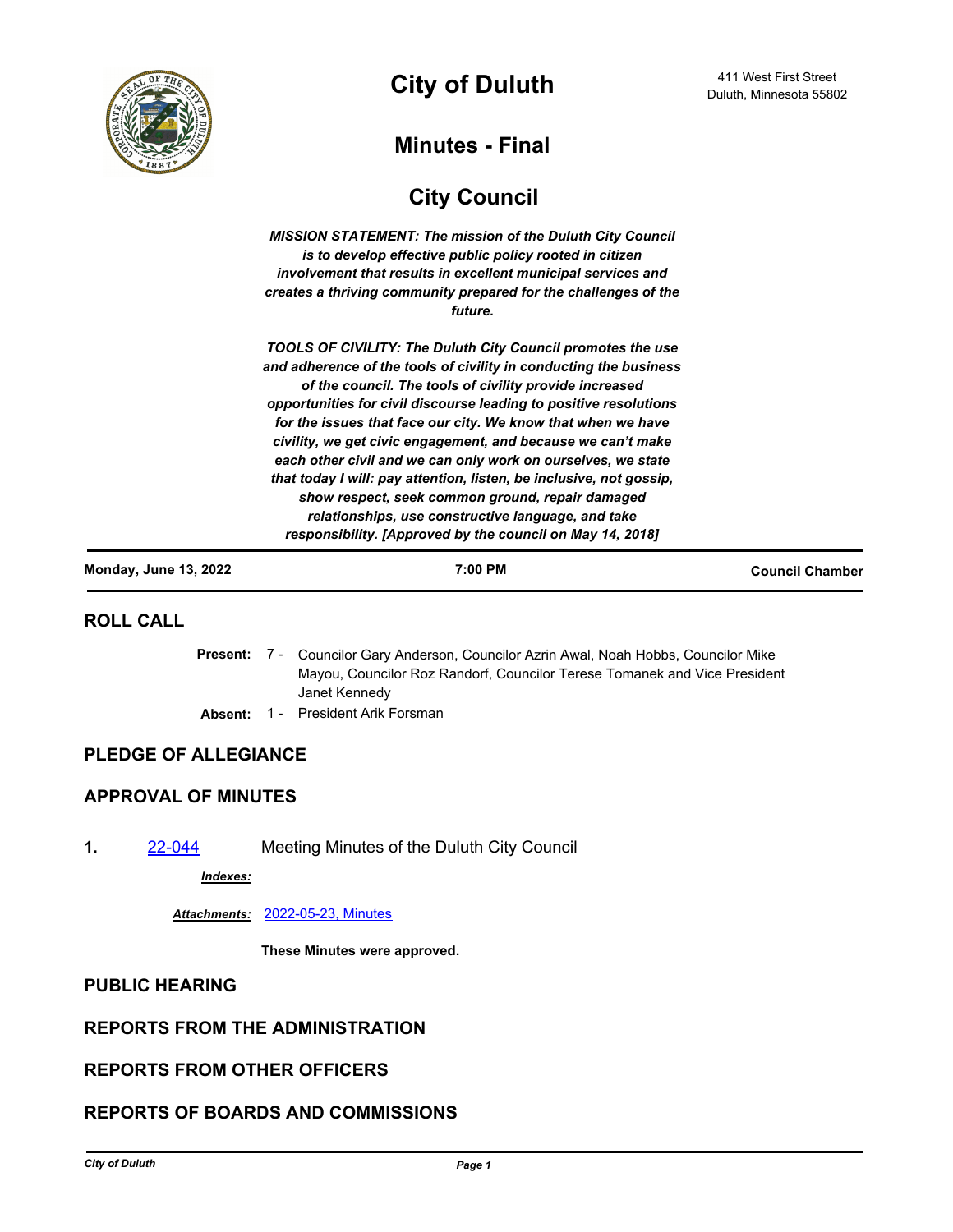**2.** [22-045](http://duluth-mn.legistar.com/gateway.aspx?m=l&id=/matter.aspx?key=8269) Housing and Redevelopment Authority of Duluth Meeting Minutes *Indexes:*

Attachments: [March 2022 - HRA Minutes](http://duluth-mn.legistar.com/gateway.aspx?M=F&ID=70bf5042-e845-453e-b3e6-225a5ab400b2.pdf)

[April 2022 - HRA Minutes](http://duluth-mn.legistar.com/gateway.aspx?M=F&ID=06a4afd9-a5c1-4403-8b21-daddca9e0e3a.pdf)

**This Board or Commission Report was received.**

**3.** [22-046](http://duluth-mn.legistar.com/gateway.aspx?m=l&id=/matter.aspx?key=8270) Library Board Meeting Minutes

*Indexes:*

*Attachments:* [April 2022 - Library Board Minutes](http://duluth-mn.legistar.com/gateway.aspx?M=F&ID=3d359edb-fe92-4f2f-bfea-4d28e1bd1416.pdf)

**This Board or Commission Report was received.**

**REPORTS OF COUNCIL COMMITTEES**

### **REPORTS OF COUNCIL OPEN ISSUES**

### **OPPORTUNITY FOR CITIZENS TO BE HEARD**

### **CONSENT AGENDA**

### **BY COUNCILOR HOBBS (PURCHASING & LICENSING)**

**4.** [22-0475R](http://duluth-mn.legistar.com/gateway.aspx?m=l&id=/matter.aspx?key=8261) RESOLUTION APPROVING THE TEMPORARY EXPANSION OF THE ON SALE INTOXICATING LIQUOR LICENSES OF VARIOUS **LICENSEES** 

*Indexes:*

#### *Attachments:* [Attachment A](http://duluth-mn.legistar.com/gateway.aspx?M=F&ID=3cedc31d-ab9d-4b4a-b018-c8a2723f8da4.pdf)

**This Resolution was adopted unanimously. Absent: President Forsman**

**5.** [22-0476R](http://duluth-mn.legistar.com/gateway.aspx?m=l&id=/matter.aspx?key=8262) RESOLUTION APPROVING ISSUANCE OF A TEMPORARY ON SALE INTOXICATING LIQUOR LICENSE TO VARIOUS LICENSEES.

*Indexes:*

*Attachments:* [Attachment A](http://duluth-mn.legistar.com/gateway.aspx?M=F&ID=3140d193-4159-461e-9783-8198869a5bf4.pdf)

**This Resolution was adopted unanimously. Absent: President Forsman**

**6.** [22-0477R](http://duluth-mn.legistar.com/gateway.aspx?m=l&id=/matter.aspx?key=8263) RESOLUTION APPROVING THE ISSUANCE OF AN ON SALE INTOXICATING LIQUOR LICENSE AND ON SALE SUNDAY LICENSE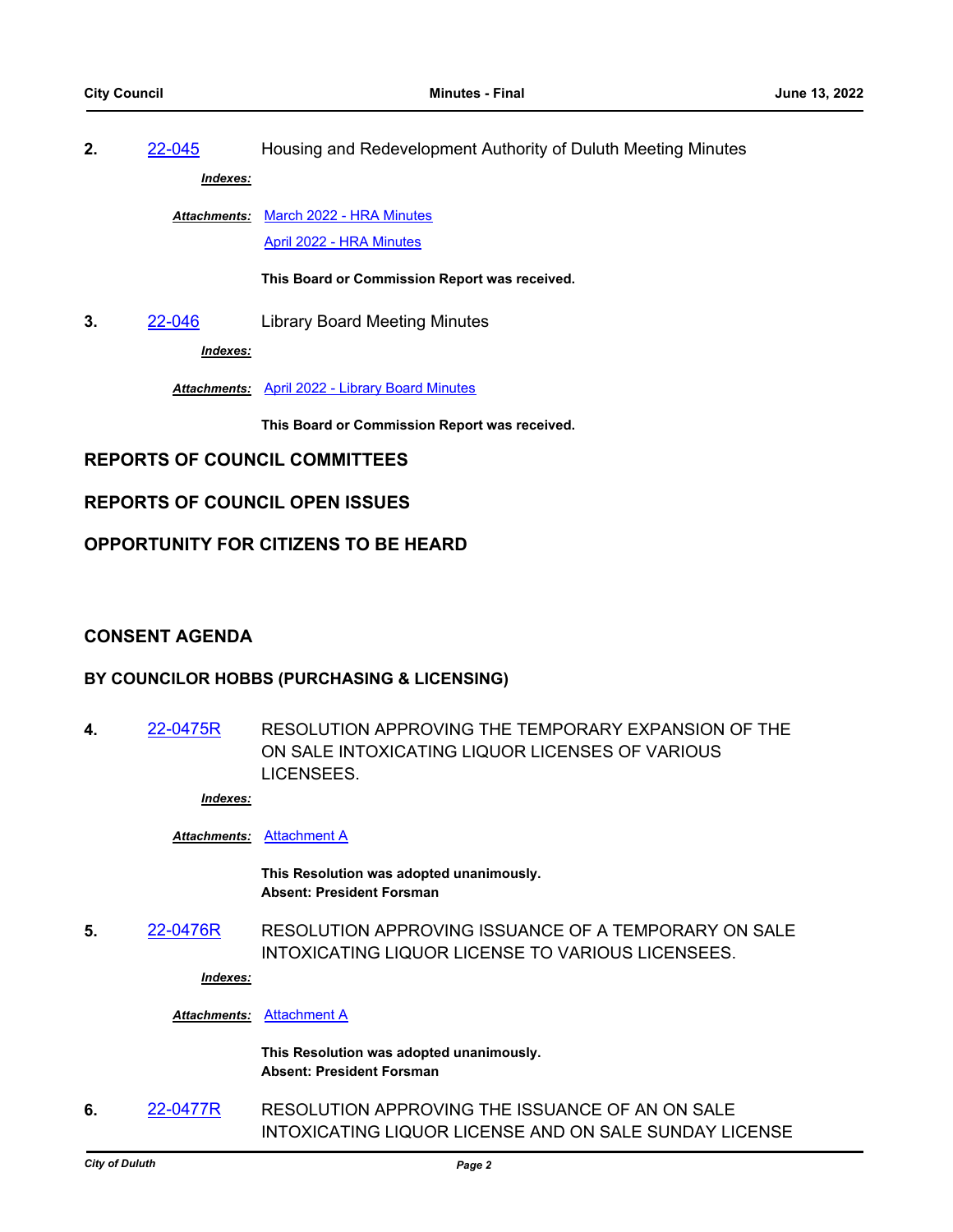#### TO MARGARITAS, LLC (MARGARITAS) - 4602 GRAND AVENUE

*Indexes:*

*Attachments:* [Attachment A](http://duluth-mn.legistar.com/gateway.aspx?M=F&ID=56d60157-f4fc-41c8-9416-3a98469f952b.pdf)

**This Resolution was adopted unanimously. Absent: President Forsman**

**7.** [22-0478R](http://duluth-mn.legistar.com/gateway.aspx?m=l&id=/matter.aspx?key=8264) RESOLUTION APPROVING ISSUANCE OF AN ON SALE WINE LICENSE AND ON SALE 3.2 PERCENT MALT LIQUOR LICENSE TO VARIOUS LICENSEES.

*Indexes:*

#### *Attachments:* [Attachment A](http://duluth-mn.legistar.com/gateway.aspx?M=F&ID=92e69f48-2fbe-4d79-a73b-8a2b5524ffaf.pdf)

**This Resolution was adopted unanimously. Absent: President Forsman**

**8.** [22-0479R](http://duluth-mn.legistar.com/gateway.aspx?m=l&id=/matter.aspx?key=8265) RESOLUTION APPROVING THE TRANSFER OF THE OFF SALE INTOXICATING LIQUOR LICENSE FROM LOISELLE'S LIQUOR STORE TO LAKE SUPERIOR LIQUOR CABINET COMPANY (LAKE SUPERIOR LIQUOR CABINET), 413 EAST 4TH STREET

*Indexes:*

*Attachments:* [Attachment A](http://duluth-mn.legistar.com/gateway.aspx?M=F&ID=8203c2bc-4a79-452f-80d1-586360eb01bc.pdf)

**This Resolution was adopted unanimously. Absent: President Forsman**

#### **BY COUNCILOR FORSMAN (PERSONNEL)**

**9.** [22-0466R](http://duluth-mn.legistar.com/gateway.aspx?m=l&id=/matter.aspx?key=8242) RESOLUTION CONFIRMING THE APPOINTMENT OF SHAUNA MAUER AND SARAH BEEHLER TO THE PARKS AND RECREATION **COMMISSION** 

> **This Resolution was adopted unanimously. Absent: President Forsman**

**10.** [22-0467R](http://duluth-mn.legistar.com/gateway.aspx?m=l&id=/matter.aspx?key=8243) RESOLUTION CONFIRMING THE REAPPOINTMENT OF JEFF ANDERSON TO THE DULUTH AIRPORT AUTHORITY.

> **This Resolution was adopted unanimously. Absent: President Forsman**

**11.** [22-0488R](http://duluth-mn.legistar.com/gateway.aspx?m=l&id=/matter.aspx?key=8274) RESOLUTION APPROVING PROPOSED SPECIFICATIONS FOR THE NEW CIVIL SERVICE CLASSIFICATION OF POLICE PROJECT COORDINATOR, AND SPECIFYING CONTRACT BENEFITS FOR SAME.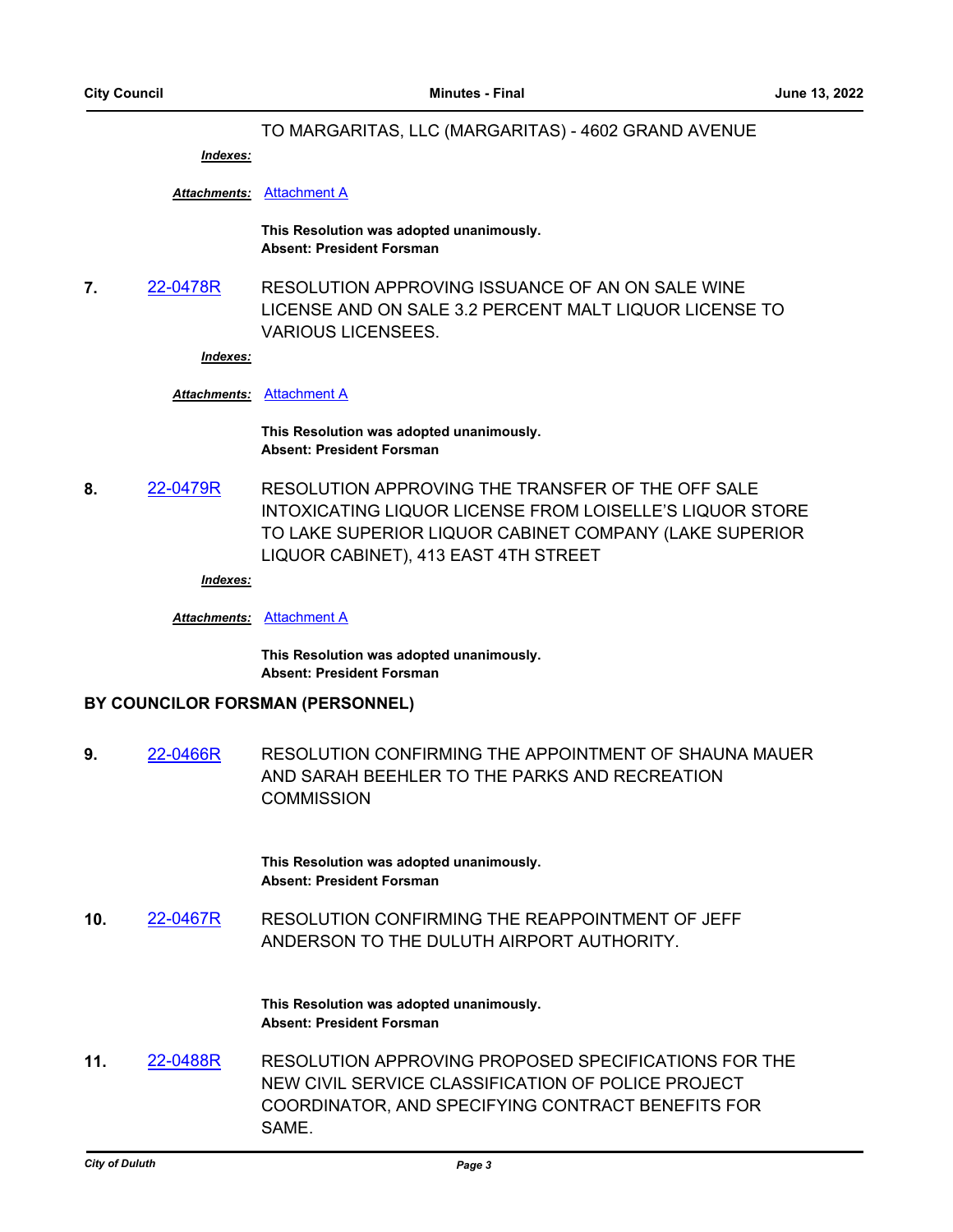*Indexes:*

*Attachments:* [Exhibit A](http://duluth-mn.legistar.com/gateway.aspx?M=F&ID=4ed9c4f3-234d-44e3-a3d2-185bba2e5e31.pdf)

**This Resolution was adopted unanimously. Absent: President Forsman**

**12.** [22-0510R](http://duluth-mn.legistar.com/gateway.aspx?m=l&id=/matter.aspx?key=8299) RESOLUTION ESTABLISHING A PROCEDURE FOR SELECTING A CANDIDATE TO FILL THE VACANCY OF THE FOURTH DISTRICT SEAT.

> **This Resolution was adopted unanimously. Absent: President Forsman**

**13.** [22-0511R](http://duluth-mn.legistar.com/gateway.aspx?m=l&id=/matter.aspx?key=8300) RESOLUTION CONFIRMING THE APPOINTMENT OF COUNCILOR TERESE TOMANEK TO THE DULUTH ECONOMIC DEVELOPMENT AUTHORITY REPLACING COUNCILOR RENEE VAN NETT.

> **This Resolution was adopted unanimously. Absent: President Forsman**

### **BY COUNCILOR RANDORF (PLANNING & ECONOMIC DEVELOPMENT)**

**14.** [22-0485R](http://duluth-mn.legistar.com/gateway.aspx?m=l&id=/matter.aspx?key=8271) RESOLUTION APPROVING A DEVELOPMENT AGREEMENT BETWEEN THE CITY OF DULUTH AND FATHERS RISE TOGETHER FOR THE DEMOLITION AND DEVELOPMENT OF 319 NORTH 28TH AVENUE WEST.

*Indexes:*

*Attachments:* [Exhibit A\\_Development Agreement](http://duluth-mn.legistar.com/gateway.aspx?M=F&ID=25542bda-a4b0-49ae-8622-0b7cda739bbc.pdf)

**This Resolution was adopted unanimously. Absent: President Forsman**

**15.** [22-0489R](http://duluth-mn.legistar.com/gateway.aspx?m=l&id=/matter.aspx?key=8275) RESOLUTION OF INTENT TO SELL OR CONVEY CERTAIN REAL PROPERTY IN THE FAIRMOUNT NEIGHBORHOOD.

*Indexes:*

[Exhibit A-Resolution of Intent.pdf](http://duluth-mn.legistar.com/gateway.aspx?M=F&ID=032d90d4-ed87-4a39-aa93-d29c4219a289.pdf) *Attachments:* [Exhibit B-Resolution of Intent.pdf](http://duluth-mn.legistar.com/gateway.aspx?M=F&ID=a3bc4035-6ac0-48a6-bf14-8b967d0b8be9.pdf)

> **This Resolution was adopted unanimously. Absent: President Forsman**

**16.** [22-0499R](http://duluth-mn.legistar.com/gateway.aspx?m=l&id=/matter.aspx?key=8285) RESOLUTION OF INTENT TO SELL OR CONVEY CERTAIN REAL PROPERTY IN THE FAIRMOUNT NEIGHBORHOOD.

*Indexes:*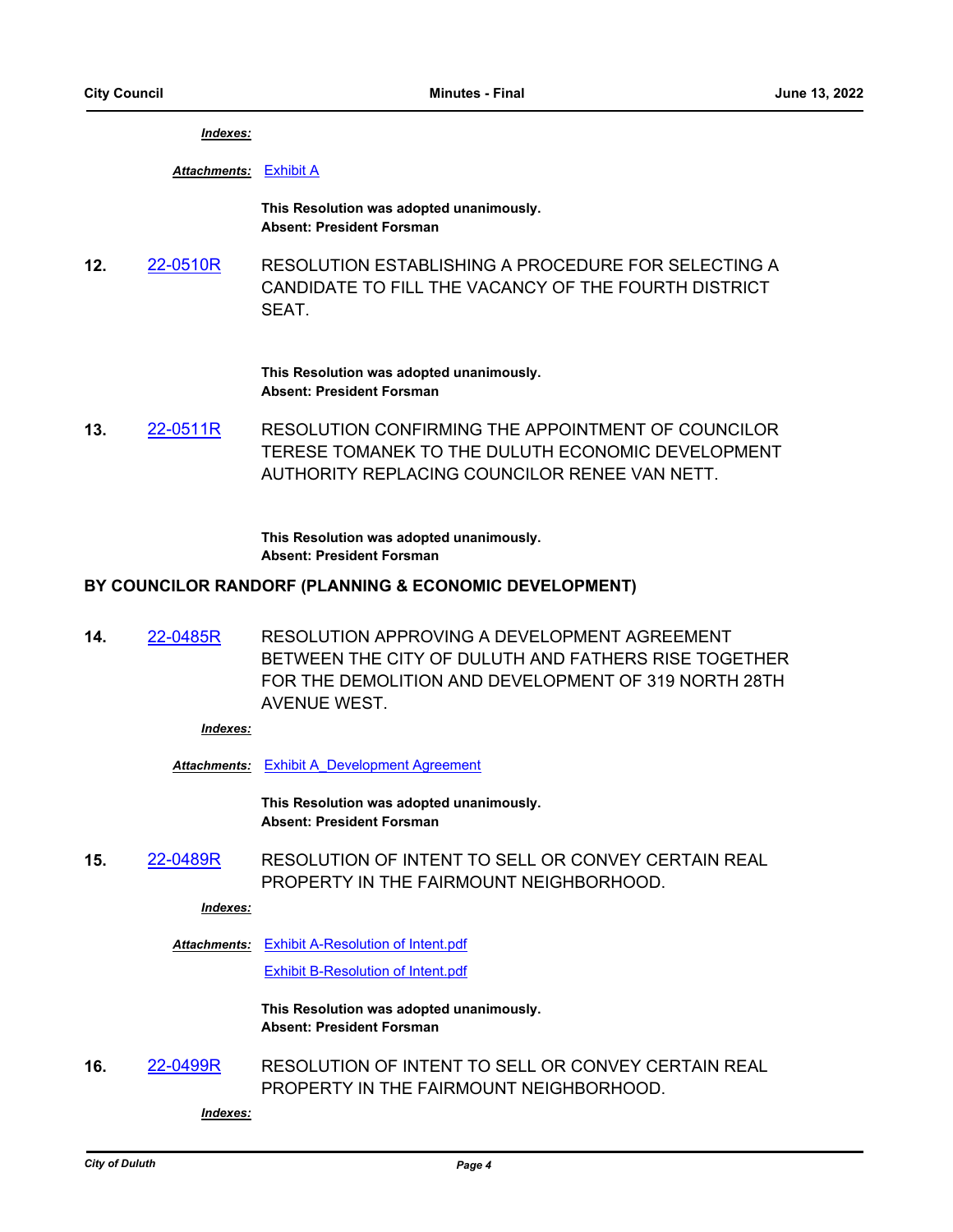Attachments: [Exhibit A-Resolution of Intent.pdf](http://duluth-mn.legistar.com/gateway.aspx?M=F&ID=440d006d-cc57-4dc7-9244-d0b3c08441b9.pdf) [Exhibit B-Resolution of Intent.pdf](http://duluth-mn.legistar.com/gateway.aspx?M=F&ID=a42b6d6b-88b3-490e-8180-a2ae6ee9d841.pdf)

> **This Resolution was adopted unanimously. Absent: President Forsman**

**17.** [22-0506R](http://duluth-mn.legistar.com/gateway.aspx?m=l&id=/matter.aspx?key=8292) RESOLUTION VACATING UNIMPROVED PLATTED STREETS AND EASEMENTS IN CONJUNCTION WITH THE REPLATTING OF THE LAND INTO THE KARA-MIA ADDITION PLAT NEAR PALM STREET AND BLACKMAN AVENUE.

#### *Indexes:*

Attachments: [Attachment 1](http://duluth-mn.legistar.com/gateway.aspx?M=F&ID=cc6aa237-416c-4287-a31c-18c7741317aa.pdf)

[Attachment 2](http://duluth-mn.legistar.com/gateway.aspx?M=F&ID=2cb6fa0b-a70e-45db-8953-f5696c124859.pdf)

#### **This Resolution was adopted unanimously. Absent: President Forsman**

**18.** [22-0507R](http://duluth-mn.legistar.com/gateway.aspx?m=l&id=/matter.aspx?key=8293) RESOLUTION RESCINDING RESOLUTION NO. 22-0421 AND VACATING A 16-FOOT WIDE ALLEY LYING BETWEEN BLOCKS 6 AND 11 IN THE PLAT OF DODGE'S ADDITION TO DULUTH.

*Indexes:*

```
Exhibit A.pdf
Attachments:
```
[Exhibit B.pdf](http://duluth-mn.legistar.com/gateway.aspx?M=F&ID=db322773-ed49-4cc9-9a26-730498a8f50c.pdf)

[Exhibit C.pdf](http://duluth-mn.legistar.com/gateway.aspx?M=F&ID=4de0c307-5633-4e82-bc8d-cd2e08472063.pdf)

**This Resolution was adopted unanimously. Absent: President Forsman**

#### **BY COUNCILOR MAYOU (PUBLIC WORKS & UTILITIES)**

**19.** [22-0451R](http://duluth-mn.legistar.com/gateway.aspx?m=l&id=/matter.aspx?key=8221) RESOLUTION AUTHORIZING A MASTER PARTNERSHIP AGREEMENT WITH MNDOT TO COOPERATIVELY PROVIDE ROADWORK **SERVICES** 

*Indexes:*

#### *Attachments:* [22-0451R Exhibit A](http://duluth-mn.legistar.com/gateway.aspx?M=F&ID=e367804c-d23b-41b4-a7fe-51715c2bdd52.pdf)

**This Resolution was adopted unanimously. Absent: President Forsman**

**20.** [22-0455R](http://duluth-mn.legistar.com/gateway.aspx?m=l&id=/matter.aspx?key=8231) RESOLUTION AMENDING A CONTRACT WITH LHB, INC. TO PROVIDE PROFESSIONAL ENGINEERING SERVICES AND CONSTRUCTION ADMINISTRATION SERVICES FOR THE BRIDGE L6127 (TWIN PONDS BRIDGE) AND STONE WALL REHABILITATION SERVICES PROJECT, TO INCREASE THE AMOUNT BY \$37,740.50 FOR A NEW TOTAL OF \$69,654.50.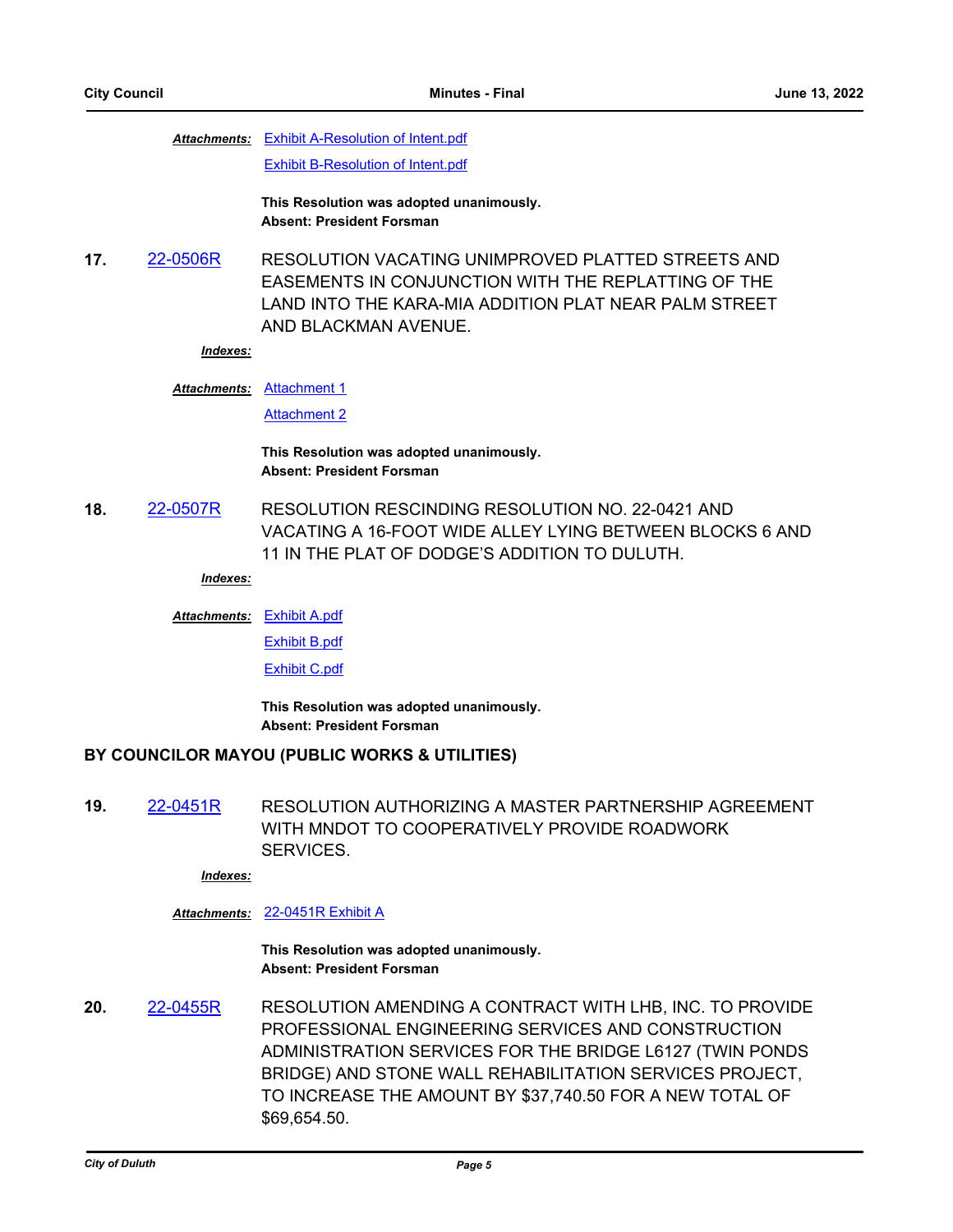#### *Indexes:*

#### [22-0455R Fee Estimate](http://duluth-mn.legistar.com/gateway.aspx?M=F&ID=70a7cfd1-180e-4a1f-999f-e2712fad8580.pdf) *Attachments:*

[22-0455R Map](http://duluth-mn.legistar.com/gateway.aspx?M=F&ID=397f9520-dd8f-4393-9d4e-7d0f0421cc2b.pdf)

**This Resolution was adopted unanimously. Absent: President Forsman**

**21.** [22-0462R](http://duluth-mn.legistar.com/gateway.aspx?m=l&id=/matter.aspx?key=8238) RESOLUTION APPROVING A COUNTY PROJECT WITHIN MUNICIPAL CORPORATE LIMITS FOR IMPROVEMENTS TO COUNTY STATE AID HIGHWAY 56 (MORRIS THOMAS ROAD).

*Indexes:*

#### *Attachments:* [22-0462R Map](http://duluth-mn.legistar.com/gateway.aspx?M=F&ID=1e4d01e2-67b3-40d1-bf6a-32b88e457cfb.pdf)

**This Resolution was adopted unanimously. Absent: President Forsman**

**22.** [22-0464R](http://duluth-mn.legistar.com/gateway.aspx?m=l&id=/matter.aspx?key=8240) RESOLUTION AUTHORIZING AN AGREEMENT WITH THE CITY OF RICE LAKE FOR SEALING A PORTION OF AUSTIN STREET IN THE AMOUNT OF UP TO \$7,000.

#### *Indexes:*

#### [22-0464R Exhibit A](http://duluth-mn.legistar.com/gateway.aspx?M=F&ID=29bcc92f-6c44-47f1-9219-14396ce29cc7.pdf) *Attachments:*

[21-0464R Map](http://duluth-mn.legistar.com/gateway.aspx?M=F&ID=13ea3b07-dff4-4d68-ad3f-1ac256323206.pdf)

**This Resolution was adopted unanimously. Absent: President Forsman**

**23.** [22-0481R](http://duluth-mn.legistar.com/gateway.aspx?m=l&id=/matter.aspx?key=8267) RESOLUTION AUTHORIZING AN AGREEMENT BETWEEN THE CITY OF DULUTH AND THE MINNESOTA DEPARTMENT OF TRANSPORTATION FOR SANITARY SEWER AND WATER MAIN IMPROVEMENTS TO PORTIONS OF 19th AVENUE WEST, 20th AVENUE WEST, AND GARFIELD AVENUE ADJACENT TO I-535 AND US 53 WITHIN THE CORPORATE CITY LIMITS UNDER STATE PROJECT 6980-62 AND STATE PROJECT 6915-138.

#### *Indexes:*

#### *Attachments:* [Exhibit A](http://duluth-mn.legistar.com/gateway.aspx?M=F&ID=22aa0ed8-3716-4a09-9228-d30b75eb826f.pdf)

**This Resolution was adopted unanimously. Absent: President Forsman**

**24.** [22-0486R](http://duluth-mn.legistar.com/gateway.aspx?m=l&id=/matter.aspx?key=8272) RESOLUTION ACCEPTING A PERMANENT EASEMENT FOR STREET AND UTILITY PURPOSES FROM JAMES C. UTICK and CINDY L. UTICK OVER, UNDER, AND ACROSS REAL PROPERTY IN THE HUNTERS PARK NEIGHBORHOOD FOR NOMINAL CONSIDERATION.

*Indexes:*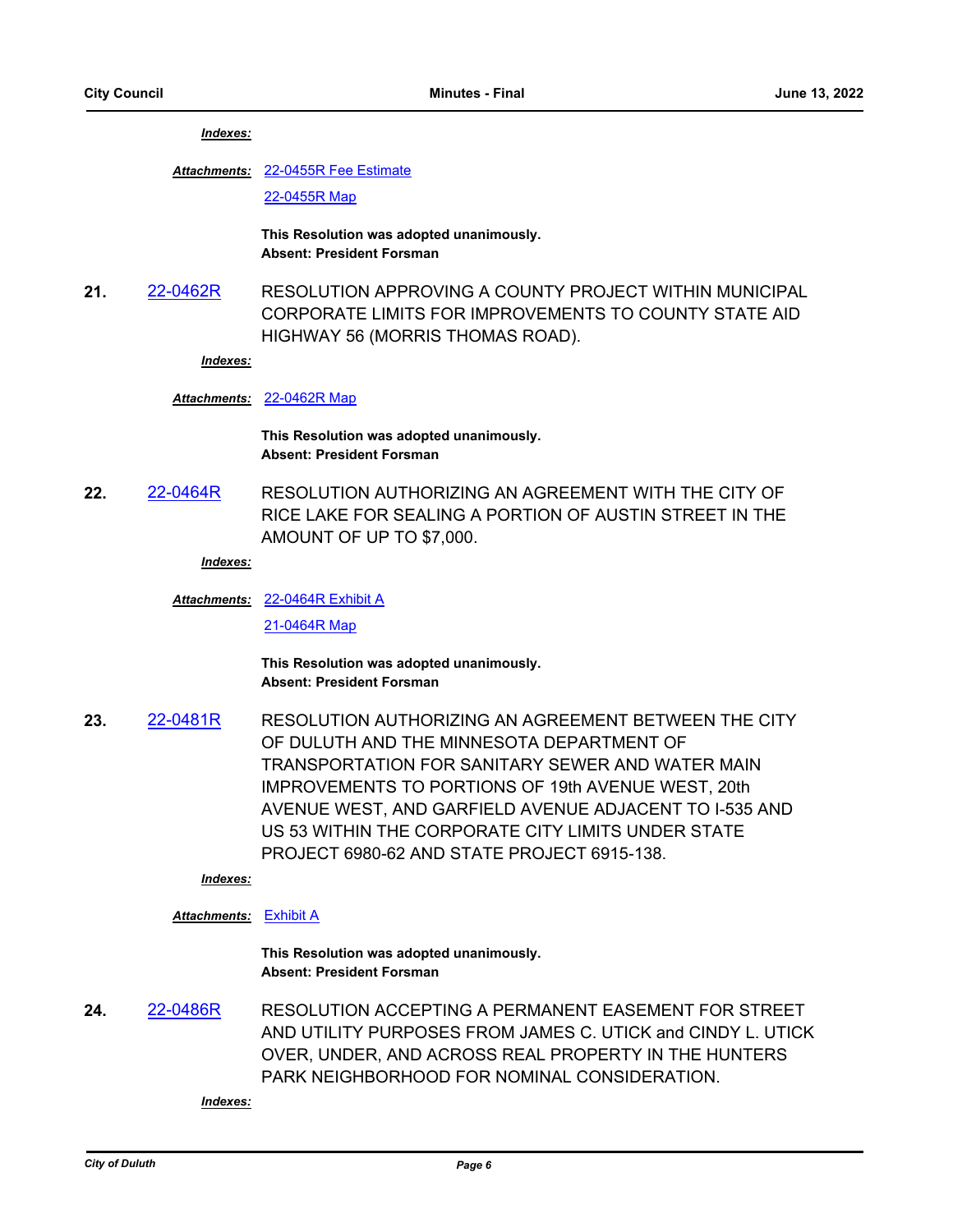#### [Exhibit 1.pdf](http://duluth-mn.legistar.com/gateway.aspx?M=F&ID=b786bfc0-c68f-4a17-b76e-a3efc0efb11b.pdf) *Attachments:*

[Exhibit 2.pdf](http://duluth-mn.legistar.com/gateway.aspx?M=F&ID=be781f38-0666-426d-b71e-a50bda8a966c.pdf)

**This Resolution was adopted unanimously. Absent: President Forsman**

#### **BY COUNCILOR TOMANEK (RECREATION, LIBRARIES & AUTHORITIES)**

### **25.** [22-0251R](http://duluth-mn.legistar.com/gateway.aspx?m=l&id=/matter.aspx?key=7991) RESOLUTION OF INTENT FOR FUTURE PROTECTIVE DESIGNATIONS OF TAX-FORFEITED LANDS TO BE ACQUIRED BY THE CITY.

#### *Indexes:*

[Exhibit A Park Designation Map](http://duluth-mn.legistar.com/gateway.aspx?M=F&ID=1719545c-b0f8-4a06-b943-c73f962b5417.pdf) *Attachments:* [Exhibit B Natural Area Designation Map](http://duluth-mn.legistar.com/gateway.aspx?M=F&ID=bff7cbef-d48f-4db1-b5c4-1bdabf148494.pdf) [Exhibit C Protective Designation Table](http://duluth-mn.legistar.com/gateway.aspx?M=F&ID=c56b7e52-43d6-40d6-9042-57160744e707.pdf)

> **This Resolution was adopted unanimously. Absent: President Forsman**

**26.** [22-0468R](http://duluth-mn.legistar.com/gateway.aspx?m=l&id=/matter.aspx?key=8244) RESOLUTION AUTHORIZING PROFESSIONAL SERVICES AGREEMENT WITH THE DULUTH TRANSIT AUTHORITY TO PROVIDE LEGAL SERVICES.

#### *Indexes:*

*Attachments:* [Exhibit A - DTA Legal Services Agreement](http://duluth-mn.legistar.com/gateway.aspx?M=F&ID=7bac651b-0985-4b72-8c90-519fb8edb73e.pdf)

**This Resolution was adopted unanimously. Absent: President Forsman**

**27.** [22-0471R](http://duluth-mn.legistar.com/gateway.aspx?m=l&id=/matter.aspx?key=8257) RESOLUTION AUTHORIZING AN AGREEMENT WITH ALLIIANCE FOR ARCHITECTURAL DESIGN SERVICES FOR SPIRIT MOUNTAIN UPPER CHALET FOR AN AMOUNT NOT TO EXCEED \$157,690.

> **This Resolution was adopted unanimously. Absent: President Forsman**

**28.** [22-0487R](http://duluth-mn.legistar.com/gateway.aspx?m=l&id=/matter.aspx?key=8273) RESOLUTION AUTHORIZING AN AGREEMENT WITH THE DULUTH ENTERTAINMENT CONVENTION CENTER AUTHORITY TO PRODUCE, PROMOTE, COORDINATE, AND MANAGE EVENTS AT BAYFRONT FESTIVAL PARK IN 2022 FOR \$71,292.

#### *Indexes:*

#### *Attachments:* [Exhibit 1.pdf](http://duluth-mn.legistar.com/gateway.aspx?M=F&ID=0db484b4-445a-41d3-a90f-c81be7bcb9cf.pdf)

**This Resolution was adopted unanimously. Absent: President Forsman**

**29.** [22-0490R](http://duluth-mn.legistar.com/gateway.aspx?m=l&id=/matter.aspx?key=8276) RESOLUTION AUTHORIZING THE CITY TO ENTER INTO A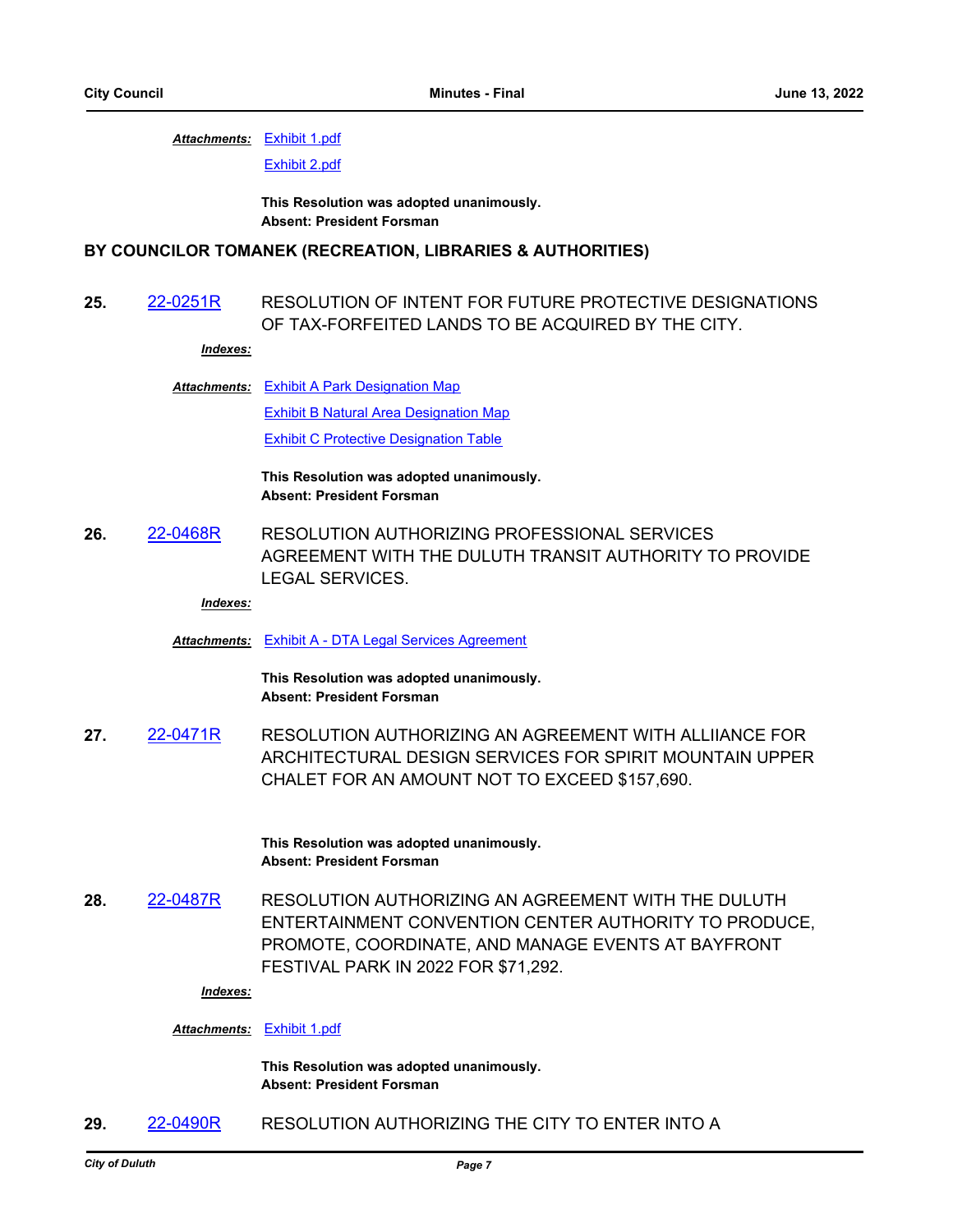MEMORANDUM OF AGREEMENT WITH THE NATIONAL PARKS SERVICE, THE MINNESOTA STATE HISTORIC PRESERVATION OFFICE, AND THE MINNESOTA DEPARTMENT OF NATURAL RESOURCES REGARDING THE LINCOLN PARK IMPROVEMENT PROJECT

*Indexes:*

#### *Attachments:* [Exhibit A](http://duluth-mn.legistar.com/gateway.aspx?M=F&ID=c3db140a-8d4c-4ed9-af3c-fde05a32bf77.pdf)

#### **This Resolution was adopted unanimously. Absent: President Forsman**

**30.** [22-0503R](http://duluth-mn.legistar.com/gateway.aspx?m=l&id=/matter.aspx?key=8289) RESOLUTION AUTHORIZING A TWENTY-FIVE YEAR AGREEMENT WITH THE STATE OF MINNESOTA, DEPARTMENT OF NATURAL RESOURCES FOR THE INSTALLATION, OPERATION AND MAINTENANCE OF A FISHING PIER AT INDIAN POINT CAMPGROUND, AT NO COST TO THE CITY.

*Indexes:*

#### *Attachments:* [Exhibit 1.pdf](http://duluth-mn.legistar.com/gateway.aspx?M=F&ID=80de9070-516b-444d-8c45-0a9f6b1d8fc3.pdf)

**This Resolution was adopted unanimously. Absent: President Forsman**

**31.** [22-0508R](http://duluth-mn.legistar.com/gateway.aspx?m=l&id=/matter.aspx?key=8294) RESOLUTION AUTHORIZING AN AGREEMENT WITH TKDA FOR ENGINEERING DESIGN AND PERMITTING SERVICES FOR WAABIZHESHIKANA - THE MARTEN TRAIL SEGMENTS I AND II FOR AN AMOUNT NOT TO EXCEED \$75,800.

*Indexes:*

#### *Attachments:* [Exhibit 1.pdf](http://duluth-mn.legistar.com/gateway.aspx?M=F&ID=fdb6c111-8f33-4472-bfe0-f144f600430e.pdf)

**This Resolution was adopted unanimously. Absent: President Forsman**

### **END OF CONSENT AGENDA**

### *The following entitled resolutions are also to be considered:*

### **BY COUNCILOR RANDORF (PLANNING & ECONOMIC DEVELOPMENT)**

**32.** [22-0470R](http://duluth-mn.legistar.com/gateway.aspx?m=l&id=/matter.aspx?key=8249) RESOLUTION REVERSING THE PLANNING COMMISSION'S DECISION TO DENY A SPECIAL USE PERMIT FOR A RESTAURANT AT 1303 WEST ARROWHEAD ROAD.

*Indexes:*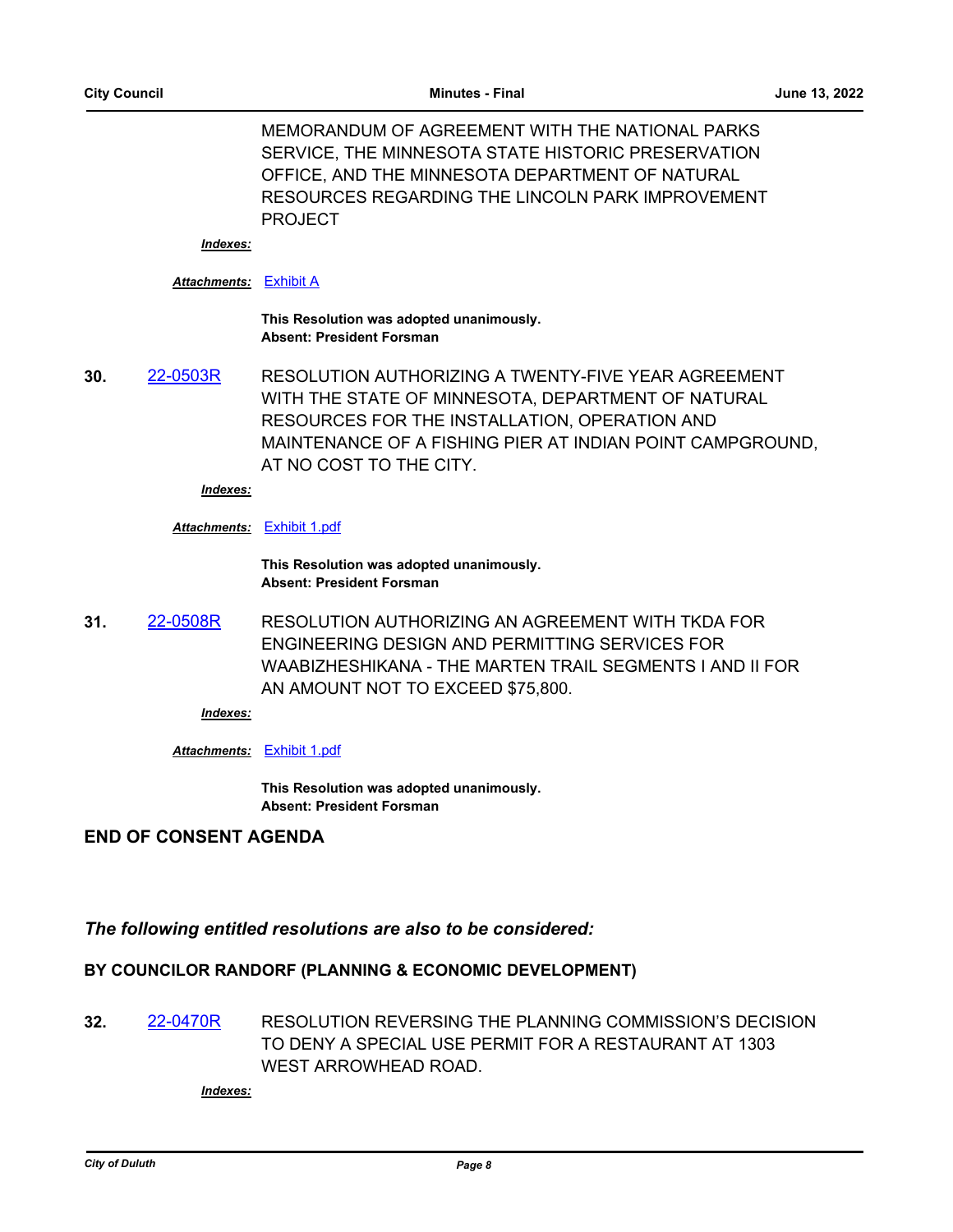#### **Attachments: [Attachment A](http://duluth-mn.legistar.com/gateway.aspx?M=F&ID=307cb5ac-e016-4230-98b9-7d4feed53d12.pdf)**

**[Attachment B](http://duluth-mn.legistar.com/gateway.aspx?M=F&ID=677a0861-7a65-4ea0-b3eb-c26d4d2de665.pdf) [Attachment C](http://duluth-mn.legistar.com/gateway.aspx?M=F&ID=52019417-0284-46ed-aa31-a5eb52edd5b2.pdf)** 

[Attachment D](http://duluth-mn.legistar.com/gateway.aspx?M=F&ID=0cf5ed12-d10f-4d0c-9d50-1defdc243caa.pdf)

[Attachment E](http://duluth-mn.legistar.com/gateway.aspx?M=F&ID=1e1597be-3f04-49f4-be57-b4b151eeef25.pdf)

**[Attachment F](http://duluth-mn.legistar.com/gateway.aspx?M=F&ID=a9d39c9e-03c2-4264-b98f-43d202214b16.pdf)** 

#### **A motion was made that this Resolution be adopted. The motion carried by the following vote:**

- Yea: 5 Councilor Anderson, Hobbs, Councilor Randorf, Councilor Tomanek and Vice President Kennedy
- **Nay:** 2 Councilor Awal and Councilor Mayou
- **Absent:** 1 President Forsman
- **33.** [22-0469R](http://duluth-mn.legistar.com/gateway.aspx?m=l&id=/matter.aspx?key=8245) RESOLUTION AFFIRMING THE PLANNING COMMISSION'S DECISION TO DENY A SPECIAL USE PERMIT FOR A RESTAURANT AT 1303 WEST ARROWHEAD ROAD.

#### *Indexes:*

#### **Attachments: [Attachment A](http://duluth-mn.legistar.com/gateway.aspx?M=F&ID=eb0aa178-f128-4694-a84d-fd3553aa7a6c.pdf)**

- **[Attachment B](http://duluth-mn.legistar.com/gateway.aspx?M=F&ID=e87118b3-c0ec-46c2-b46a-1fd30490e21a.pdf)** 
	- [Attachment C](http://duluth-mn.legistar.com/gateway.aspx?M=F&ID=7549b856-d030-4dc3-9411-c6d4bcf3b24d.pdf)

**[Attachment D](http://duluth-mn.legistar.com/gateway.aspx?M=F&ID=b34ba378-dc3a-4212-a9cd-f1fe9c3451ac.pdf)** 

- **[Attachment E](http://duluth-mn.legistar.com/gateway.aspx?M=F&ID=9a0fe93d-fe99-4574-832b-2fb7fe902077.pdf)**
- [Attachment F](http://duluth-mn.legistar.com/gateway.aspx?M=F&ID=c56191c6-1d85-4447-a026-a67d35bec187.pdf)

**This Resolution was failed.**

### *The following entitled ordinances are to be read for the first time:*

### **BY COUNCILOR HOBBS (PURCHASING & LICENSING)**

**34.** [22-023-O](http://duluth-mn.legistar.com/gateway.aspx?m=l&id=/matter.aspx?key=8239) AN ORDINANCE AMENDING SECTIONS 8-13, 8-17, 8-18, 8-20, 8-31, 8-41 AND 8-44 OF THE DULUTH CITY CODE REGARDING SALE OF ALCOHOLIC BEVERAGES.

#### **This Ordinance was read for the first time.**

### **BY COUNCILOR RANDORF (PLANNING & ECONOMIC DEVELOPMENT)**

**35.** [22-024-O](http://duluth-mn.legistar.com/gateway.aspx?m=l&id=/matter.aspx?key=8277) AN ORDINANCE AUTHORIZING THE CONVEYANCE OF REAL PROPERTY IN THE FAIRMOUNT NEIGHBORHOOD TO THE DULUTH ECONOMIC DEVELOPMENT AUTHORITY FOR NOMINAL CONSIDERATION.